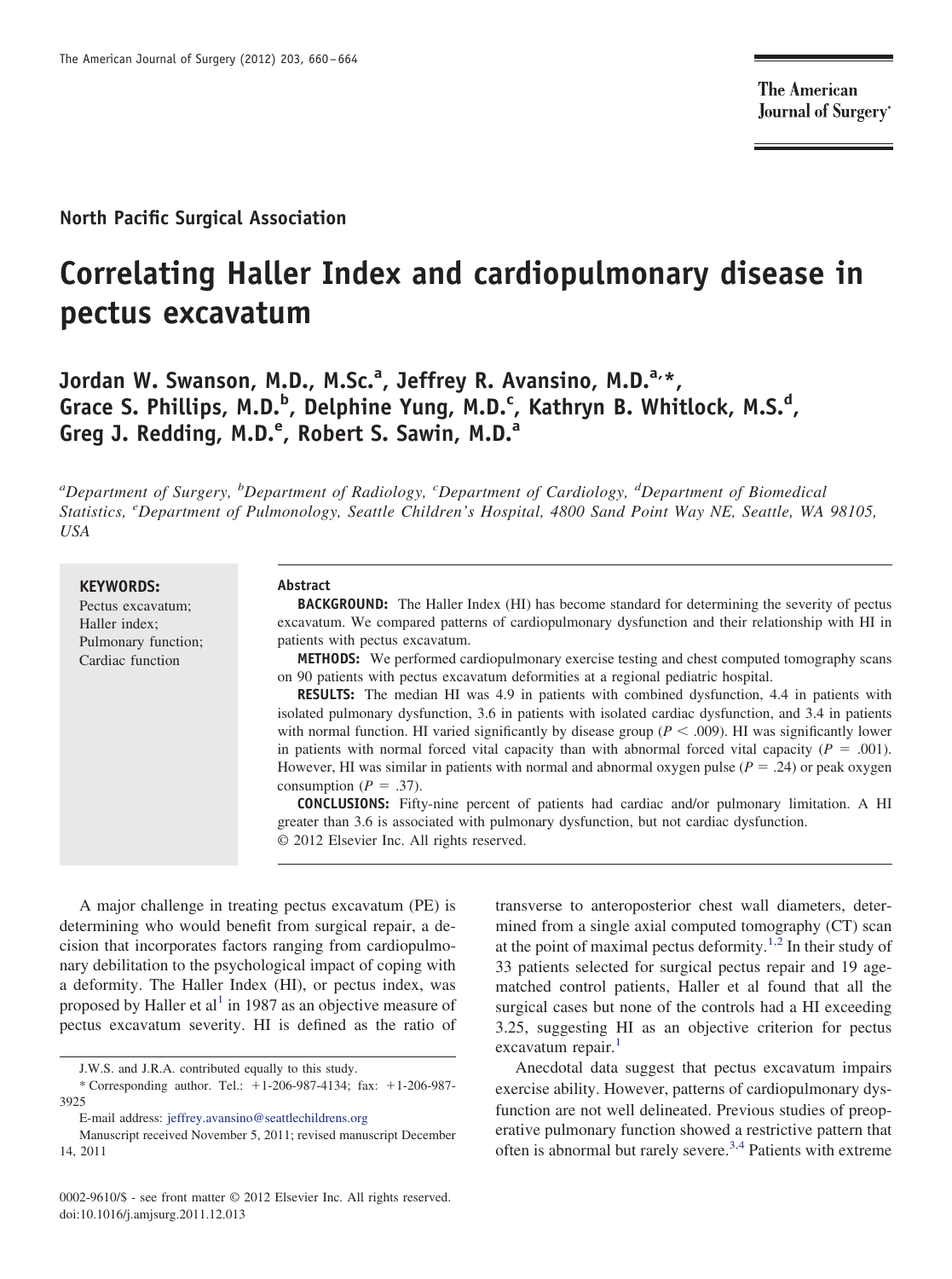HI are more likely to have pulmonary dysfunction manifesting as exercise intolerance, but a consistent relationship between HI and pulmonary function has not been shown across common HI ranges. $5$  Postoperative lung function may either improve or worsen, depending on the repair and timing.<sup>[6,7](#page-4-3)</sup> In terms of cardiovascular limitation, studies including meta-analyses disagree on the extent of preopera-tive cardiac dysfunction in pectus excavatum.<sup>[8,9](#page-4-4)</sup> Despite findings of increased postoperative right ventricular and stroke volumes on echocardiography, both the clinical significance of the findings and correlation with HI are not well established.<sup>[10](#page-4-5)</sup> We postulated that by stratifying patients by either pulmonary or cardiac disease, we might more clearly elucidate relationships between preoperative physiologic impairment and severity of chest wall deformity. We compared patterns of cardiopulmonary function, and their relationship with HI, in patients with pectus excavatum. Our hypothesis was that patients with either cardiac or pulmonary impairment would have a higher median HI.

#### **Methods**

We retrospectively reviewed the medical records of all patients who were referred to Seattle Children's Hospital, a regional, 250-bed pediatric hospital, for evaluation of pectus excavatum between January 2010 and May 2011. There were 115 patients who were potential surgical candidates and were referred for a preoperative assessment including the following: (1) cardiopulmonary exercise testing, including spirometry; (2) chest CT scan; and (3) surgeon evaluation. Patients who did not complete all 3 components were excluded.

#### **Cardiopulmonary exercise test**

Baseline spirometry and metabolic data were collected using the MedGraphics Ultima (Medical Graphics Corporation, St. Paul, MN) with BreezeSuite software. Exercise was performed on a cycle ergometer using a mouthpiece while metabolic data were collected. Three minutes of initial rest were followed by 3 minutes of unloaded pedaling at 60 rpm, then symptom-limited exercise, and 3 minutes of recovery at minimal workload. Heart rate, heart rhythm, and oxygen saturation were recorded continuously and blood pressures were recorded serially during the earlier-described period and through 10 minutes of recovery.

#### **Pulmonary function**

National Health and Nutrition Examination Survey III spirometry reference values appropriate for age, height, and sex were used to determine pulmonary function. Previous studies have varyingly defined pulmonary dysfunction as forced vital capacity (FVC) of less than 75% to 85% of predicted.[3,5](#page-4-1) We defined dysfunction as less than 85% of predicted, and also performed a sensitivity analysis with a cut-off value of less than 80%.

## **Cardiac function**

Test results were compared with predicted values for peak oxygen consumption and heart rate appropriate for age, height, and  $sex.$ <sup>[11,12](#page-4-6)</sup> Patients who did not achieve a maximum heart rate of at least 70% the predicted value were deemed to have inadequate test results and were not included in the analysis. We defined cardiac dysfunction as either peak  $O_2$  consumption (VO<sub>2</sub>max) or oxygen pulse (equals  $O_2$  consumption divided by heart rate) equal to less than 85% of predicted. Sensitivity analysis also was performed with a cut-off value of less than 80%.

**Haller Index.** Limited noncontrast chest CT scans were performed at our hospital on all patients, unless a previous chest CT scan of sufficient resolution was available, in which case CT scanning was not repeated. CT analysis and calculation of the Haller Index were performed by a boardcertified pediatric radiologist (G.S.P.) in a blinded fashion from other patient data.

### **Statistical analysis**

Characteristics of the patients included in the study were summarized descriptively overall and by cardiopulmonary disease group. HI then was compared across the 4 cardiopulmonary disease groups using the Kruskal–Wallis test. Separate post hoc Wilcoxon tests were performed to compare HI between patients with normal versus abnormal FVC,  $O_2$  consumption (VO<sub>2</sub>max), and  $O_2$  pulse. Sensitivity analyses were conducted to assess robustness of the observed results to choice of cut-off value (80% compared with 85%) for each of the 3 cardiopulmonary measures. All analyses were performed using SAS (version 9.1.3; SAS Institute, Cary, NC).

## **Results**

Ninety (78%) patients completed all study components; however, 3 patients were excluded from data analysis because of an inadequate maximal heart rate on the cardiopulmonary exercise test (CPET). Of 87 patients meeting inclusion criteria, 21 (24%) patients had isolated cardiac dysfunction, 16 (18%) patients had isolated pulmonary dysfunction, 14 (17%) patients had combined dysfunction, and 36 (41%) patients had neither [\(Table 1\)](#page-2-0).

The median Haller Index was 3.7 (mean, 4.1; range, 2.3–11.3). The Haller Index varied significantly by disease group ( $P = .01$ ), with the largest HI observed in patients with pulmonary dysfunction and with combined pulmonary and cardiac dysfunction [\(Fig. 1\)](#page-2-1). Specifically, we found that HI was significantly higher in patients with reduced FVC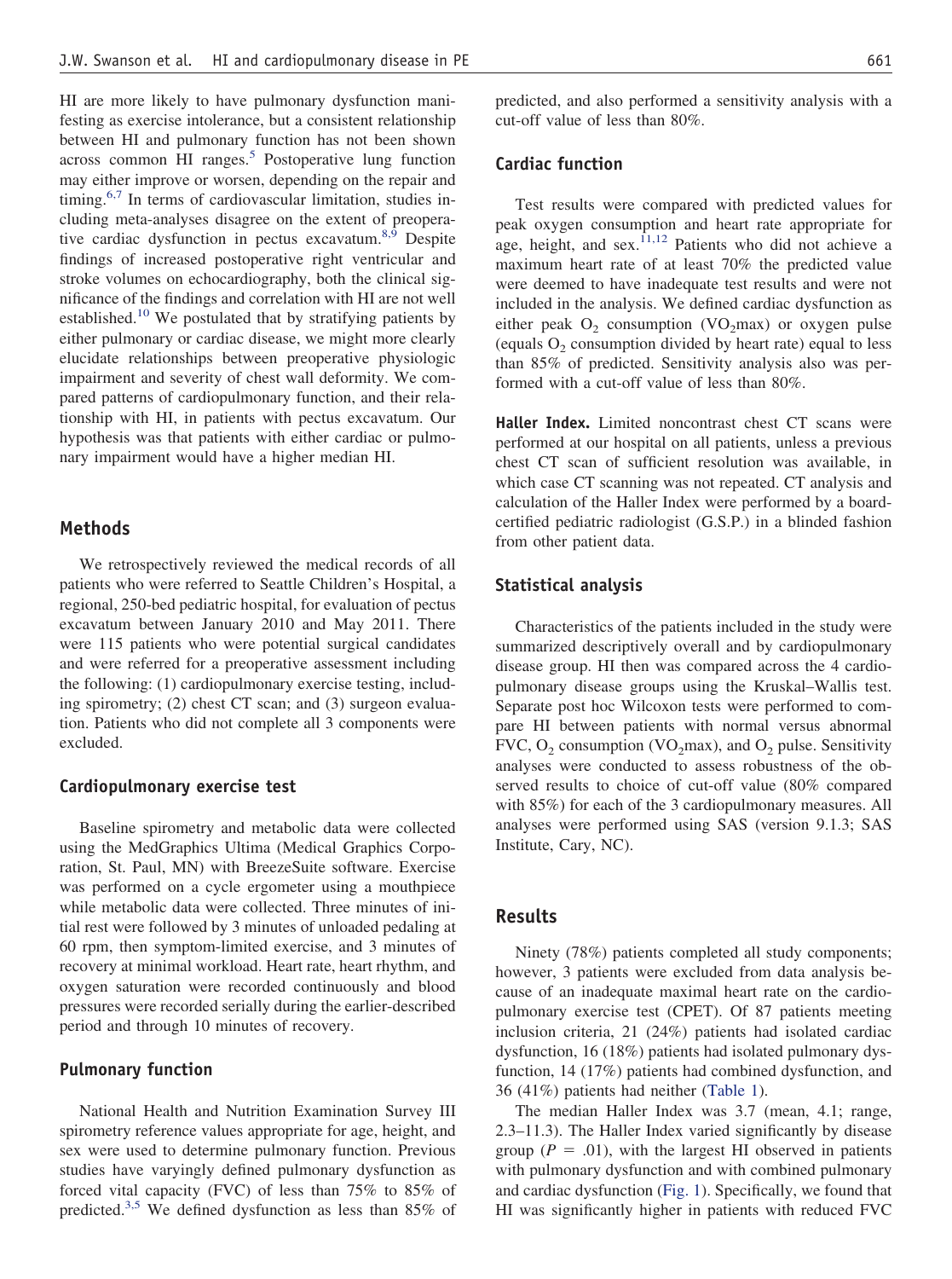|                                                           | Overall<br>$(n = 87)$ | No disease<br>$(n = 36)$ | Pulmonary disease<br>only<br>$(n = 16)$ | Cardiac disease<br>only<br>$(n = 21)$ | Combined (cardiac)<br>and pulmonary)<br>disease<br>$(n = 14)$ | $P$ value |
|-----------------------------------------------------------|-----------------------|--------------------------|-----------------------------------------|---------------------------------------|---------------------------------------------------------------|-----------|
| Male sex, %                                               | 80                    | 94                       | 75                                      | 95                                    | 100                                                           | .07       |
| Mean age, y (SE)<br>Mean VO <sub>2</sub> max, % predicted | 15.2(.3)              | 15.3(4)                  | 15.4(.7)                                | 15.3(.5)                              | 14.7(0.5)                                                     | .84       |
| (SE)                                                      | 86.3(1.7)             | 93.8(1.6)                | 97.0(1.9)                               | 75.0(1.5)                             | 71.6(2.0)                                                     | < .0001   |
| Mean $02$ pulse, % predicted                              |                       |                          |                                         |                                       |                                                               |           |
| (SE)                                                      | 98.4(1.7)             | 104.7(2.2)               | 112.9(3.3)                              | 85.6(1.7)                             | 85.0(3.1)                                                     | < .0001   |
| Mean FVC, % predicted (SE)                                | 89.8(1.4)             | 97.8(1.5)                | 77.5(1.5)                               | 96.9(1.8)                             | 72.6(1.8)                                                     | < .0001   |

<span id="page-2-0"></span>**Table 1** Patient characteristics by disease group

than with normal FVC values (medians, 4.7 and 3.4, respectively;  $P = .001$ ). However, HI was similar in patients with normal and abnormal  $O_2$  pulse (medians, 3.5 and 4.0, respectively;  $P = .24$ ) or VO<sub>2</sub>max values (medians, 3.5 and 3.8, respectively;  $P = .37$ ).

Most pectus excavatum patients show cardiopulmonary function less than 100% of predicted values, but the degree of each abnormality was modest in most cases. We used a scatterplot to compare continuous measures of pulmonary and cardiac function (FVC and  $VO<sub>2</sub>$ max, respectively) [\(Fig.](#page-3-0) [2\)](#page-3-0). By plotting patients according to degree of functional abnormalities, with dividing lines drawn at the 85% predicted point for each metric, the distribution of patients with each combination of functional limitation becomes apparent. In a quartile split based on HI, denoted by differential shading of the plotted points, patients with more severe HI  $(ie, > 75th$  percentile) clearly cluster toward lower pulmonary function, not toward lower cardiac function.

We studied 2 metrics of cardiac function:  $VO<sub>2</sub>$  max and  $O_2$  pulse. The 2 metrics correlated linearly ( $r = .88; P <$ .0001).  $VO<sub>2</sub>max$  consistently indicated a lower cardiac function than  $O_2$  pulse as a percentage of predicted function, among patients both with and without cardiac limitation.



<span id="page-2-1"></span>**Figure 1** Haller Index differs based on pulmonary function: box plot of HI by disease group. Quartile values reported parenthetically for each disease group.

Similar results were observed in sensitivity analyses performed to assess the robustness of observed associations to definition of dysfunction (ie,  $< 80\%$  of predicted, rather than 85%). Based on this narrower definition of disease, 20% of patients had isolated cardiac dysfunction, 15% of patients had isolated pulmonary dysfunction, 10% of patients had combined dysfunction, and 55% of patients had neither.

## **Comments**

We postulated that by grouping patients by pulmonary or cardiac limitation, we might elucidate relationships between the severity of chest wall deformity and physiologic impairment. We found that 59% of patients presenting for repair of pectus excavatum had cardiac and/or pulmonary dysfunction. A Haller Index greater than 3.6 was associated significantly with reduced lung function as measured by the vital capacity. However, an increased HI was not associated significantly with cardiac limitation. Patients with combined cardiac and pulmonary abnormalities had more severe cardiac and pulmonary impairment than those with an isolated abnormality, and had an even higher average Haller Index, averaging 4.9.

Advancements in surgical technique have made pectus excavatum repair safer and more widespread in the 25 years since the Haller Index came into use.<sup>13</sup> This proliferation has highlighted the importance of patient selection. The HI has gained popularity as a quantitative measure of PE, yet, a HI exceeding 3.25 originally was described as a fundamental feature of moderate or severe PE in patients selected for surgery based on an otherwise subjective evaluation. Haller et  $al<sup>1</sup>$  $al<sup>1</sup>$  $al<sup>1</sup>$  originally described the index as part of a preliminary report, their subsequent larger series did not correlate HI with any physiologic impairment.<sup>[14](#page-4-8)</sup> Despite being a useful metric of deformity size, the clinical significance of the Haller Index remains unclear.

Patients with PE (or their parents) often report shortness of breath with exercise, but dyspnea at rest is rare. Presenting clinical concerns do not correlate with structural severity of the pectus deformity or with measures of cardiopul-monary limitation.<sup>[6,15](#page-4-3)</sup> Given that most cardiopulmonary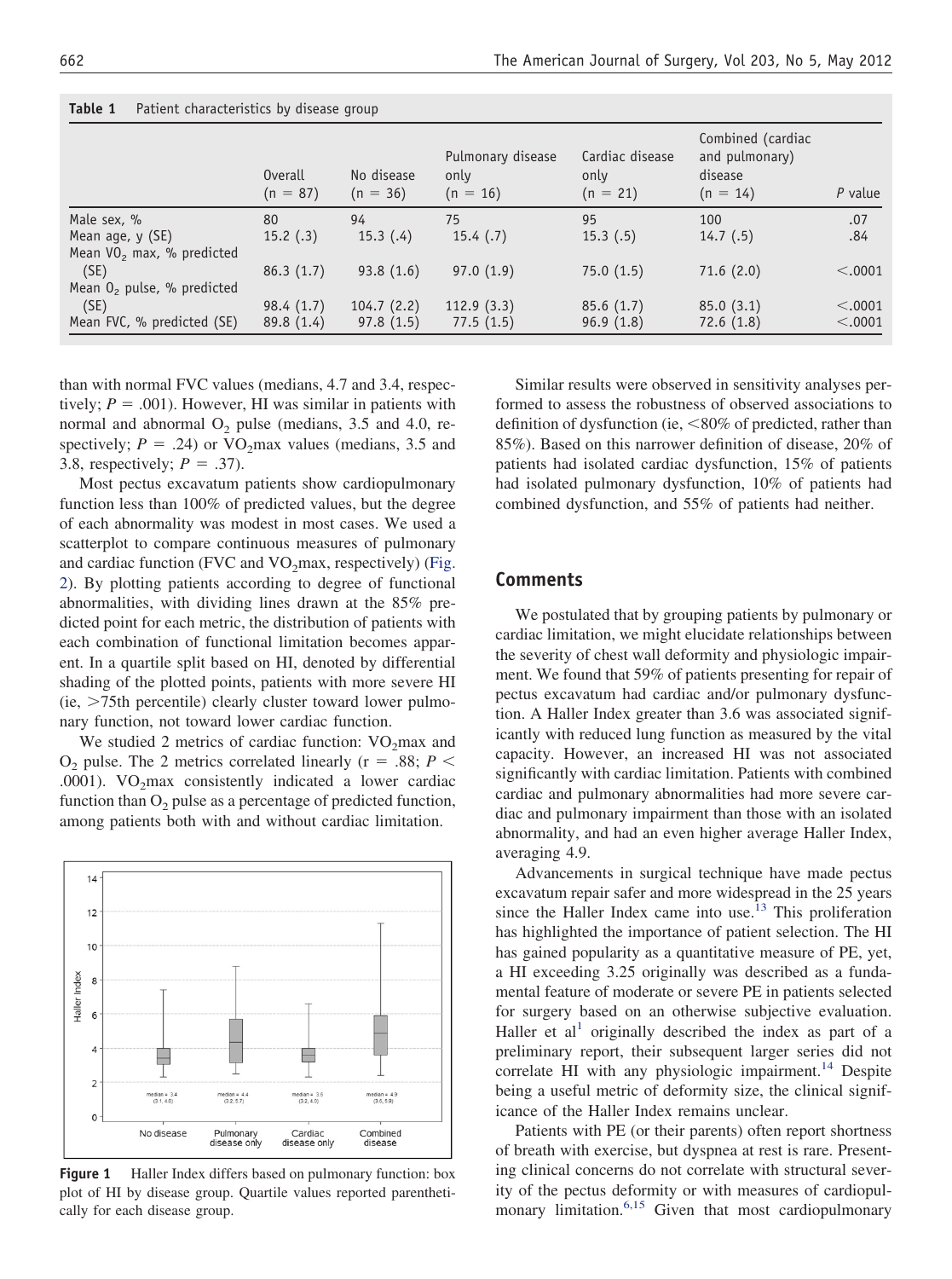

<span id="page-3-0"></span>**Figure 2** Distribution of Haller Index by cardiac and pulmonary dysfunction. Dotted reference lines at 85% predicted denote cut-off values for cardiac and pulmonary dysfunction, such that observations in the upper right quadrant show no cardiac or pulmonary dysfunction and observations in the lower left quadrant show combined (cardiac and pulmonary) dysfunction. Upper left and lower right quadrants represent isolated pulmonary and cardiac dysfunction, respectively. First quartile, HI of 2.3 to 3.1; second quartile, HI of 3.1 to 3.6; third quartile, HI of 3.6 to 4.7; and fourth quartile, HI of 4.7 to 11.3.

disease is subclinical, reliable methods for detecting and measuring cardiopulmonary dysfunction have proven elusive. Previous studies comparing pulmonary function with HI have shown discrepant results.<sup>3,4,16</sup> Studies comparing preoperative and postoperative spirometry generally show that pulmonary function worsens for several months after repair, but then returns to baseline and may improve after 1 year.[4,6](#page-4-9) However, both of these studies reported patientperceived improvement postoperatively, regardless of whether their spirometry measures improved. Lawson et al<sup>5</sup> argued that pectus excavatum historically has been treated as a binary phenomenon, "the patient either had it or did not have it," and proposed that it may better be seen as a spectrum of disease. They showed that at extremely severe HI values of 4 to 11, a correlation between HI and restrictive pulmonary disease emerges. Compared with the Lawson et al<sup>[5](#page-4-2)</sup> study, most of our subjects exhibited a more moderate HI range of 3 to 7. We found that among patients with pulmonary dysfunction, median HI was more than 1 full unit higher, an average of 4.7 compared with 3.4 for patients without pulmonary disease.

The relationship between cardiac dysfunction and pectus excavatum is even more controversial.<sup>[8,9](#page-4-4)</sup> Although exercise intolerance is associated with pectus excavatum, it often is thought to be multifactorial in nature with isolated cardiac dysfunction infrequently diagnosed on preoperative assessment. Although some researchers have found patients to have slight improvement in  $O_2$  pulse and exercise tolerance after pectus repair, suggesting cardiac benefit, meta-analyses have questioned whether this improvement is statistically significant. $3,7$  However, we identified cardiac limitation in 41% of patients with pectus excavatum. Nonetheless, it did not correlate consistently with the Haller Index. One hypothesis is that the right ventricle may experience compression earlier and with greater magnitude compared with the lungs, with resultant decreased right ventricular filling, because of its immediately substernal location and smaller relative volume. Alternatively, a pectus deformity may produce cardiac displacement rather than compression and thus have no impact on exercise tolerance.

We acknowledge several important limitations in this study. The retrospective, single-center design of this study was subject to inherent bias associated with subject selection. Because no consensus exists to distinguish normal from abnormal among CPET metrics, our use of 85% of predicted value is subject to scrutiny. However, our sensitivity analysis shows a similar distribution when lower cutoff value decrease inclusion into disease groups. Further, although we used a standardized exercise protocol for preoperative PE assessment, CPET is limited for assessing patients with substantially reduced exercise tolerance. However, 97% of subjects evaluated for this study achieved at least 70% of predicted heart rate. Finally, because we did not perform CPET studies postoperatively, we were unable to assess associations of preoperative HI severity with physiologic improvement after repair.

#### **Acknowledgment**

The authors gratefully acknowledge support from the National Institutes of Health National Center for Research